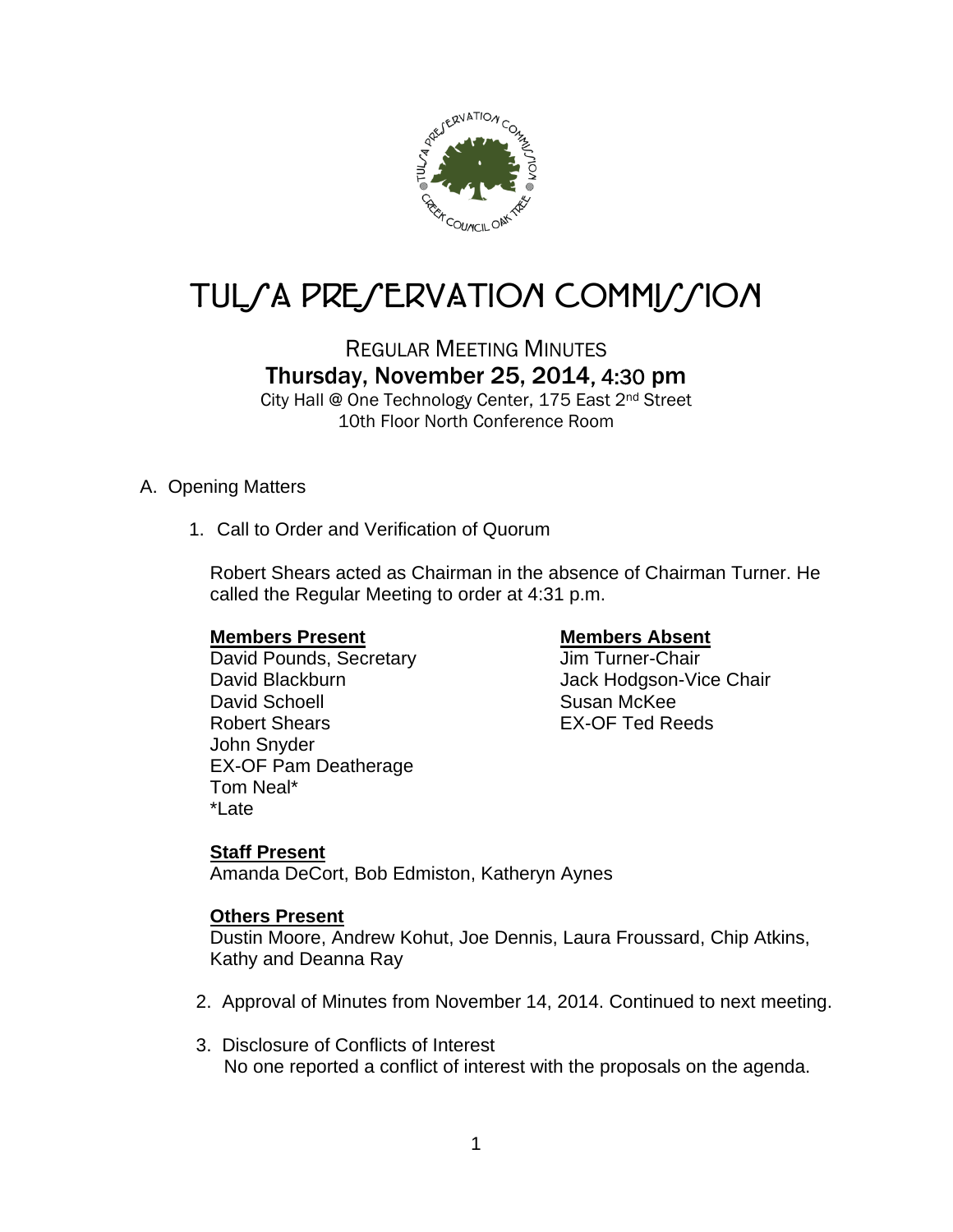# B. Actionable Items

# 1. **COA-14-26 / 2127 E 18th St.** (Yorktown)

Applicant: Dustin Moore, Owasso Fence Company COA Subcommittee Review Date: None Continued from 11/14/14 meeting Request:

Install metal porch railings

Reviewed requirements, photos, neighboring properties and other items included in the application. Owner asked if there is anything additional he has to add. Owner viewed neighbor's railing and described measurements and other railing attributes. Stated that they are very similar in construction. Applicant brought a physical sample of the proposed railing for the Commission to review. Commission reviewed provided drawing and discussed.

Questions- Commissioner: Is the neighbor's porch railing consistent from the architectural style of the home? Amanda DeCort: Yes

# **Vote: 2127 E 18th St. (Yorktown)**

**In Favor Opposed Abstaining Not Present** 

- 1. Blackburn
- 2. Neal
- 3. Pounds
- 4. Schoell
- 5. Shears
- 6. Snyder

Commissioner Blackburn made a motion to approve the request. Commissioner Snyder seconded the motion. The motion was approved unanimously. Guidelines sited: A.1, A.6, and A.6.5

# 2. **COA-14-30 / 1728 S. St. Louis Avenue** (Swan Lake)

Applicant: Joe Dennis and Laura Froussard

COA Subcommittee Review Date: None Request:

Reconstruct and expand existing chimney: 14" of depth below roof line to allow for modern fire box; slope shoulders of rebuilt chimney at a 45 degree angle to allow water to shed from brick.

Reviewed neighborhood and streetscape photos, proposal drawings of chimney, photo of chimney from two other houses, and reviewed guidelines for chimneys.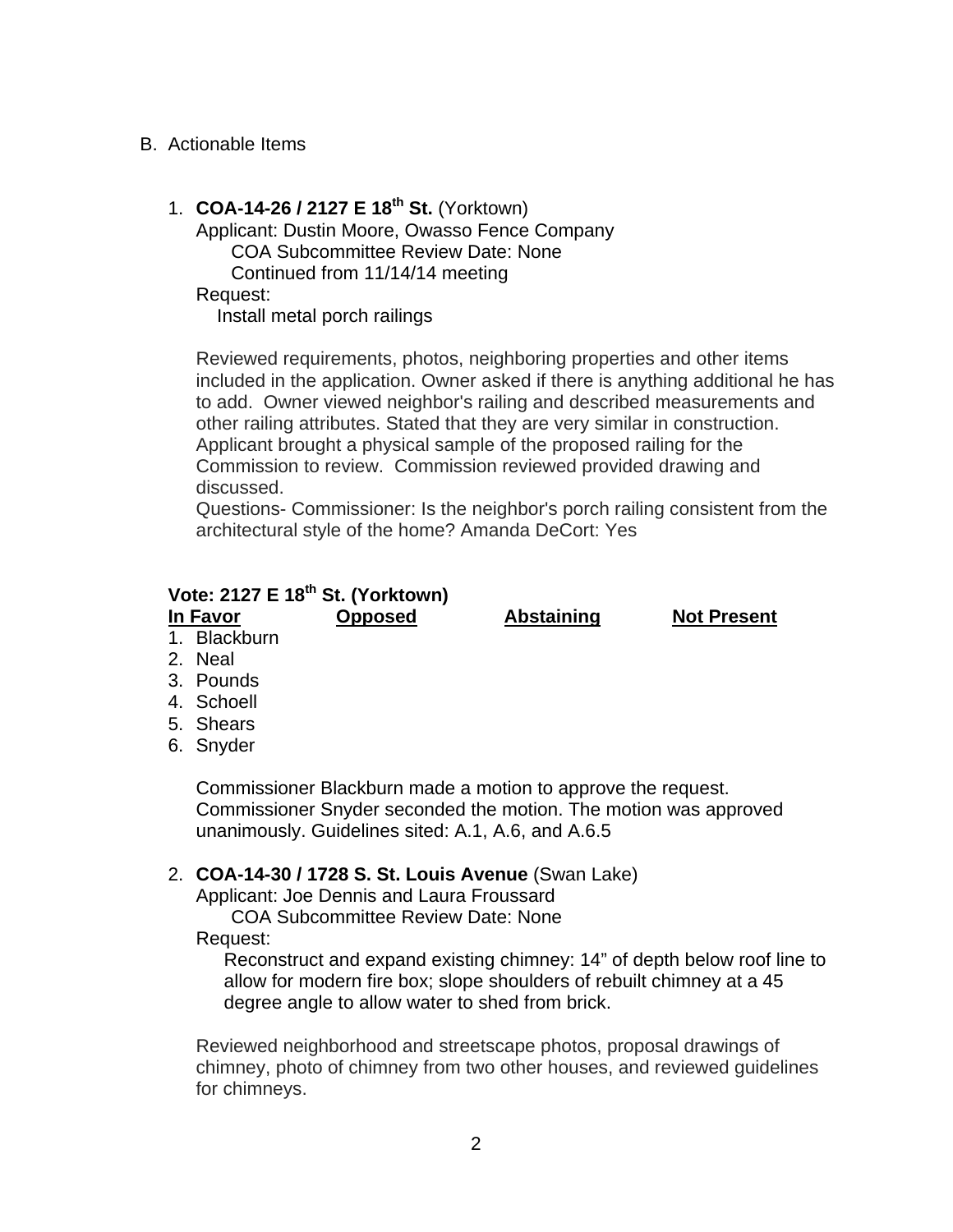Applicant stated that he plans to use scratch-based brick. Applicant added that he would like to slope the shoulders (which aren't sloped now). Questions: Does the applicant plan on building it above the roofline? Applicant: Yes

Commissioner Snyder made a motion to approve the request. Commissioner Schoell seconded the motion. The motion was approved unanimously. Guidelines sited: A.5, A.5.1, A.5.2, A.5.3, and A.5.4,

## **Vote: 1728 S. St. Louise Avenue (Swan Lake)**

**In Favor Opposed Abstaining Not Present** 

- 1. Blackburn
- 2. Pounds
- 3. Schoell
- 4. Shears
- 5. Snyder
- 6. Neal- Recused

#### 3. **COA-14-31 / 1612 S. Trenton Avenue** (Swan Lake) Applicant: Kathy Ray

COA Subcommittee Review Date: None

Request:

Demolish contributing structure.

Reviewed photos of property and streetscape, photos of cracks in the foundation and reviewed demolition guidelines. Amanda DeCort discussed demolition process for the TPC Board.

Applicant's comments: property has been on the market for a year. She stated that she has had two people ready to buy, and when the property was inspected, the buyers have backed out, citing foundation or structural damage. Applicant stated that she had a buyer for the property and he would demolish the house and building a new home. Commissioner Blackburn asked the applicant why she didn't just sell the property as-is and let the buyer deal with the demolition, since he is the one who plans to demolish the home.

Commissioners discussed repairing the foundation. Visitor Chip Atkins, who serves on the COA Subcommittee, stated that he felt the structure could be repaired. Applicant asked those seated around her in the audience if they would like to buy the property. She stated that she does not want to see the property demolished but she does not have any choice.